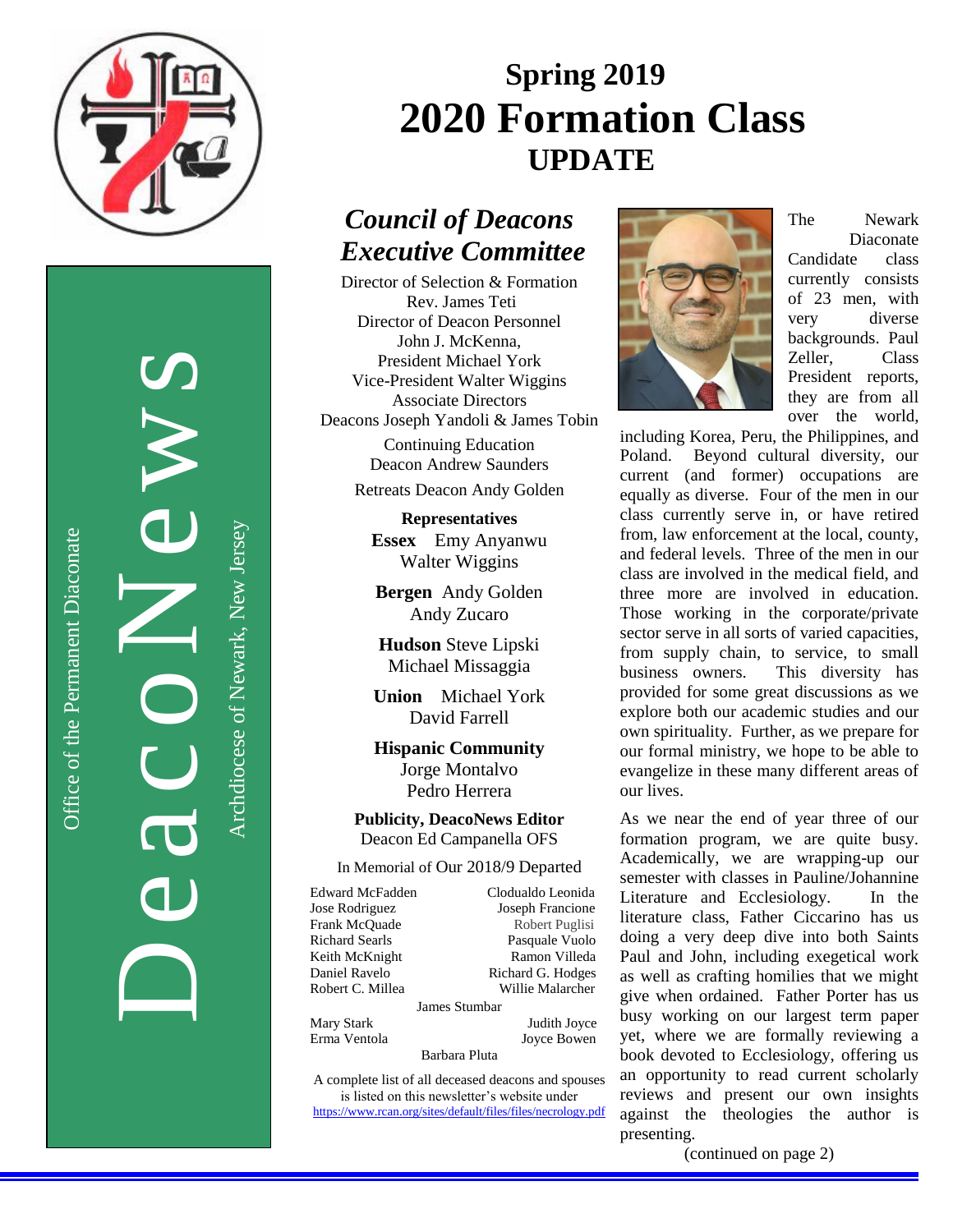## *2020 Formation Update - continued*

These courses require a great deal of study and writing; however, we appreciate the opportunity this provides us on the spiritual, practical and academic sides of formation.

With regard to the practical side of formation, this semester we began preaching practicum. Each semester we have two opportunities to prepare and preach before a small group of evaluators. The evaluators comprise an ordained moderator and several lay people from the congregation who provide us with important feedback as we try to improve the craft of preaching. In addition to preaching practicum, we have been partaking in our monthly meetings, where we have been reviewing the sacraments.

Toward the end of June, the class will be enjoying our third retreat together. This year, our theme is "The Dynamic Structure of Faith," which will include a book discussion on "The Spark of Faith" by Wojciech Giertych, talks from two priests, and of course, fellowship and sharing among the men. Starting in the Fall, we will begin practicum sessions with Father Tom Dente, where we will learn how to celebrate baptisms, weddings, wake services, and funerals.

So many people help and encourage us throughout this process, including family and friends; however, we would like to especially thank all of the deacons who have supported us, prayed for us, and guided us as we continue to try to answer this call.

Through God's grace and mercy, we look forward to our anticipated ordination in June of 2020.

### **Spring 2019 http://sjanj.net/rcan\_deacon Archdiocese of Newark**

## *Bergen Deacons Meet*

Deacon Andy Zucaro reports that on



Tuesday March 12, 2019, we met at The Tom Sawyer Diner at 6:30 pm. Twenty-three of our brother deacons



were there. It was a wonderful night to meet other deacons in the county. The idea for the meeting was to meet others and fellowship. During dinner, we had an opportunity to learn about each other's lives and ministries. We started the meal with a prayer led by the most senior deacon Tony Balestrieri. The night was so well received that many asked when we could meet again.



## *Did You Know?*

The "St Lawrence Welfare Fund" is a donation supported fund instituted to assist Deacons who are seriously financially challenged. Send checks made out to the St Lawrence Welfare Fund to the Diaconate Office, 171 Clifton Ave, PO Box 9500, Newark NJ 07104

### **Message from our Council President Deacon Michael D. York**



I would like to take this opportunity to bring all the deacons up to date on some "goings on" in the diaconate community and with

the Council. Here are some items of current interest…

1. The retreat for deacons only will be October 17 to 20, 2019 (Deacon Andy Golden is the retreat coordinator). Details will be announced.

2. Continuing education opportunities for deacons will be listed on the deacon website and in this issue of DeacoNews (see featured article). Here's the link to the deacon website, in case you don't have it: [https://www.rcan.org/offices-and](https://www.rcan.org/offices-and-ministries/permanent-diaconate)[ministries/permanent-diaconate](https://www.rcan.org/offices-and-ministries/permanent-diaconate)

3. A survey will be sent out to all deacons to ascertain the best day and time for future "live" deacon continuing education sessions and for topics of interest. Our recent live continuing education session was held on January 24th, Bereavement Training for Deacons. If you attended this session, your feedback is welcomed. Continuing education was the number one item on the survey of all the deacons in the Archdiocese for what's most important for the Council of Deacons to address.

4. The Deacon Council will be meeting with Fr. James Teti, the Director of Diaconate Formation in May to better understand how the deacon community can serve the upcoming new formation class and the existing program.

5. DeacoNews continues to be published quarterly, thanks to the efforts of Deacon Ed Campanella. Articles are welcome… pictures of what's going on in your ministry as well… you may contact Deacon Ed directly at [edcampy@comast.net.](mailto:edcampy@comast.net)

2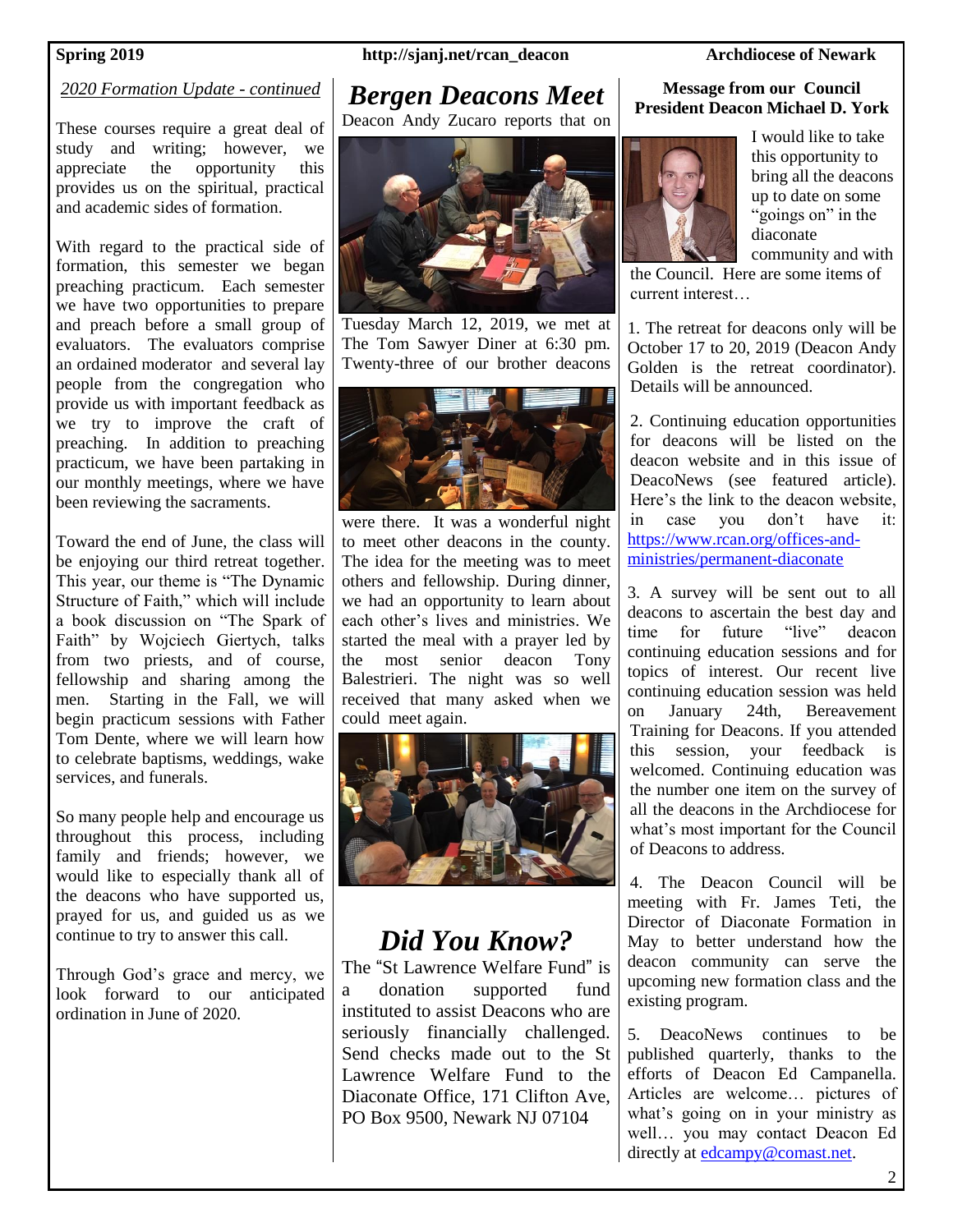The Deacon Council always welcomes your ideas, thoughts and suggestions. Feel free to contact me directly at [myork@sjanj.net.](mailto:myork@sjanj.net)

## *Deacon Spotlight Andrew Zucaro*

Ordained on June 4, 2016 by Archbishop John Meyers. Andy serves at the Church of the Presentation, Upper Saddle River, NJ



Born in New York City, Andy began his life in Queens, NY. At the age of two his family moved to Hillsdale, NJ. He attended St. John's Academy through 8th grade and Pascack Valley High School and enjoyed running. He was graduated from Rutgers University with a degree in Mechanical Engineering in 1979.

Andy and his wife Lori have been married for almost 40 years and have three children and four grandchildren.

Andy began his own business in 1983 while Lori was home raising their oneyear-old twin daughters in their small home in Westwood, NJ. His faith definitely helped him through the highs and lows of running a business.

After raising their family, Andy felt a void in his life. His Godmother, Katherine, was the first to ask him about becoming a Deacon. When a Deacon friend asked him nine months later to consider being a deacon, he began asking about a program in the Diocese. Ten years later, he was graduated from Seton Hall Immaculate Conception Seminary with a Master in Theology degree and a certificate in Diaconal Studies.

He is the first Permanent Deacon in the history of Church of the Presentation. He heads up the Pastoral

### **Spring 2019 http://sjanj.net/rcan\_deacon Archdiocese of Newark**

Care team, a service he truly enjoys. He also loves meeting with young parents and preparing them as they bring their children to be baptized.

Andy still runs his business which has grown to over thirty employees. He believes his diaconate is critical to serving his customers as well as the members of his company.

He recently he became involved with the Corporate Food Challenge and set up:

[www.corporationsfeedingamerica.org](http://www.corporationsfeedingamerica.org/) which encourages companies to donate food to the charity of their choice. This benefits the people in need; benefits the donating companies as a team building experience and benefits the company because people in the community can possibly buy their products or they may hire people from the community they are serving.

Service is a big part of Andy's life. He often says he is blessed to be a Deacon.

## *Deacon James Stumbar*



Deacon James Peter Stumbar, Ph.D. Endearingly known as Deacon Jim, of Berkeley Heights, NJ passed away at Center for Hope Hospice in

Scotch Plains, NJ on Wednesday, March 20, 2019 at the age of 75. The visitation took place in Church of the Little Flower 310 Plainfield Avenue, Berkeley Heights, NJ on Sunday, March 24, 2019, followed by a Prayer Service. The Funeral Mass was celebrated on Monday, March 25, 2019 in Church of the Little Flower at 10:30AM. Private burial in Calvary Cemetery in Drums. PA. For more information or to send condolences please visit

## [www.ippolitofuneralhomes.com.](http://www.ippolitofuneralhomes.com/)

James was born in Hazelton, PA to the late Leon Stanley Stumbar and Ester

Sylvia Magagna. He had resided in W. Hazelton, PA until he moved to Berkeley Heights, NJ in 1977, where he has resided ever since. Jim was proud to be a Eagle Scout, he attended Penn State University and received his bachelor's degree 1965, his doctorate degree in Fuel Science Chemistry in 1971 and went on to have a successful career starting with Westinghouse Electric Company in Lester, PA, Exxon from 1977 to 1986 and Foster Environmental Corp from 1986 to 2003 when he retired. While at Exxon he was responsible for two patents, the Thermo Desooting Patent and the Low Knox Burner patent which is used in 17 different countries. He was proudly a member of the Sigma Tau Chemistry Honor Society at Penn State. Jim continued to share his knowledge teaching Chemistry at Middlesex County College, Union County College and Kean University from 2008 to 2017.

Deacon Jim was ordained on June 3, 1995. He was a dedicated deacon and parishioner of Little Flower Church for many years. He gave endless amounts of time, energy and faith caring for the parishioners of Little Flower Church during difficult times and times of celebration. He will be missed by all who had the pleasure of knowing him.

Jim is survived by his beloved wife of 49 years, Catherine "Kay" (nee Detz) his loving sons Peter Mark Stumbar and his wife, Sindry Cosgrove, and Paul Matthew Stumbar. His dear brother L. Richard Stumbar and his cherished grandchildren William James Stumbar "Liam", and Kaitlyn "Kaity"Stumbar.

In lieu of flowers, please make donations in Jim's memory to Little Flower Church's Ministry to the Homeless 290 Plainfield Avenue, Berkeley Heights, NJ 07922.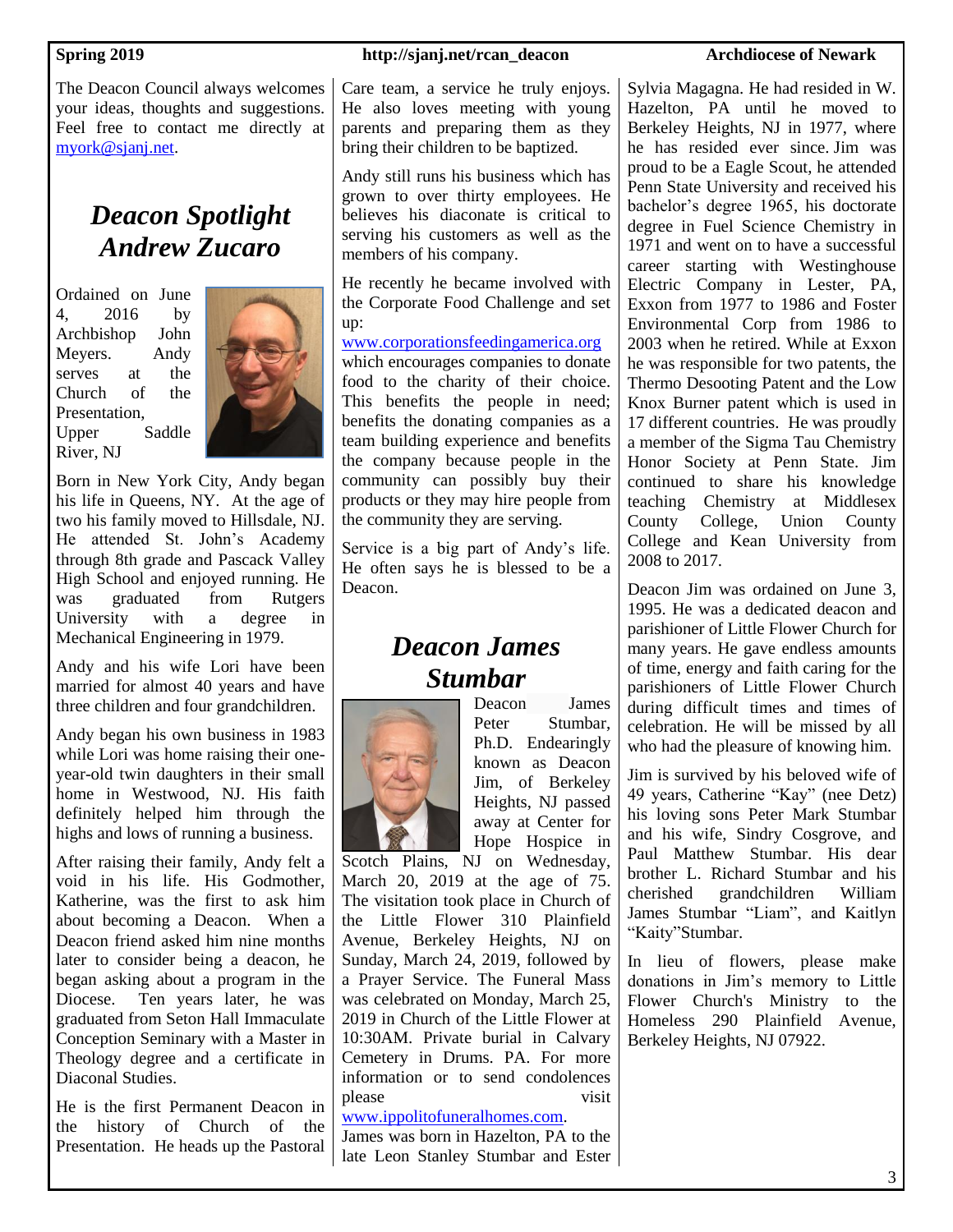## *Deacon Willie Malarcher*

Willy J. Malarcher of Englewood, NJ, 90, died peacefully surrounded by his family on February 25, 2019. Born in New Orleans, LA, to James W. and



Lilian Hart Malarcher, he was the fifth child of six.

Surviving are Patricia, his wife of 60 years, son Paul Malarcher (Sammi Sherwin), and daughter Maura Malarcher. An artist self-employed as a liturgical design consultant since 1977, Willy had a lifelong interest in the integration of contemporary art and religious ritual. Artist and liturgical design consultant, Willy J. Malarcher, Englewood, NJ, died peacefully on February 25, 2019. He was 90 years old. Surviving are Patricia, his wife of 60 years, his son Paul and daughter Maura Malarcher. Willy was a member of the North American Academy of Liturgy since the 1970s and is regarded as one of the early American pioneers in the field of liturgical design. He possessed a lifelong interest in the integration of art and religion and earned his MFA degree from The Catholic University of America. Willy's designs for new and renovated worship spaces won awards in several competitions sponsored by the American Institute of Architects and various liturgical organizations. His portfolio includes churches, chapels and cathedrals in Paterson, NJ and Puyo, Ecuador. Prior to his own business, Willy & Group, he worked at the Rambusch Decorating Company. He exhibited his personal artwork in several solo and two-person shows in countless galleries and museums including the Metropolitan Museum of Art in New York City. He often spoke at liturgy, art and architecture conferences and wrote frequently on liturgical design topics.

### **Spring 2019 http://sjanj.net/rcan\_deacon Archdiocese of Newark**

Willy was ordained a permanent deacon for the Archdiocese of Newark in 1975, and ministered at the Holy Name Medical Center, Teaneck, NJ until 2017. A Memorial Service will take place Saturday, April 27, at 11 AM in one of Willy's award winning projects, Our Lady of the Rosary Chapel, 175 Route 340, Sparkill, NY 10976.

His designs for worship environments won awards in several liturgical art competitions. Recent projects include the Shrine of Blessed Miriam Teresa at Convent Station, NJ. His personal artwork was shown at museums including the Albright-Knox Gallery, Buffalo, and is represented in the Newark Museum's collection.

## *Deacons Wives & Widows Memorial*



Our Memorial Mass for deceased deacons and deacons' wives will be celebrated on Saturday, May 4, 2019 at 11:00 in the Chapel at the Archdiocesan Center. It will be followed, as usual, by lunch in the Library of the Archdiocesan Center. Please join us for this very special event and invite a friend to attend with you!

> *Congratulations 20th Anniversary Class of 1999 June 5, 2019*

## *Continuing Education* **By Deacon David Farrell**

Maintaining our ministerial proficiency is a basic need in a changing world as we exercise Charity, Word and Sacrament. To that end this brief column tries to enumerate some of the available resources.

Following the guidelines of the National Directory for the Formation, Ministry, and Life of Permanent Deacons in the United States and in collaboration with The Handbook for Permanent Deacons published by the Archdiocese of Newark, Permanent Deacons are required to fulfill his obligations for continuing education and annual retreat.

The Catechetical Office of the Archdiocese of Newark, under the direction of Ronald Pihokker, offers two continuing education programs for Deacons and their wives.

## **SPOTLIGHT ON THE CATECHISM**

The Roman Catholic Archdiocese of Newark offers the **SPOTLIGHT PROGRAM**, a series of six short courses that provide an adult oriented introduction to basic themes of the Catholic faith. These courses are coordinated by the Catechetical Office of the Archdiocese. The first four courses in the series are based on the four parts of the Catechism of the Catholic Church, the main doctrinal reference for Catholics, published in 1992. Two additional courses offer an introduction, respectively, to the Old Testament and the New Testament. SPOTLIGHT courses are not intended as exhaustive treatments of their subjects but as introductions that offer some basic insight into the material and will allow the participants to pursue further learning on their own.